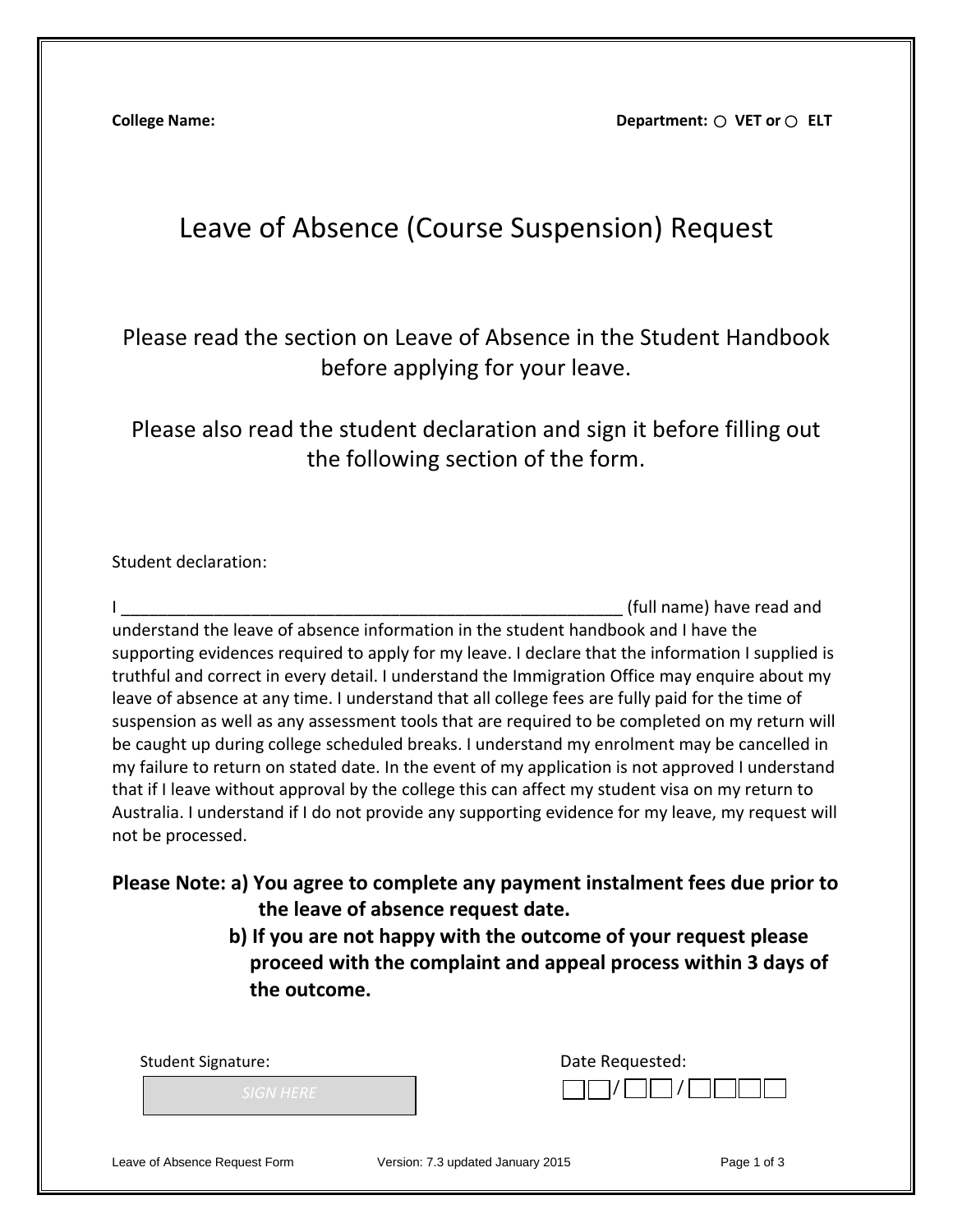|                                                                                                          | Please print in BLOCK LETTERS and fill out all sections                                                                                                                                                                                                                                                                                                                        |
|----------------------------------------------------------------------------------------------------------|--------------------------------------------------------------------------------------------------------------------------------------------------------------------------------------------------------------------------------------------------------------------------------------------------------------------------------------------------------------------------------|
| <b>Student Number:</b>                                                                                   |                                                                                                                                                                                                                                                                                                                                                                                |
| Family Name:                                                                                             |                                                                                                                                                                                                                                                                                                                                                                                |
| <b>First Name:</b>                                                                                       |                                                                                                                                                                                                                                                                                                                                                                                |
| Mobile:                                                                                                  |                                                                                                                                                                                                                                                                                                                                                                                |
| Email:                                                                                                   |                                                                                                                                                                                                                                                                                                                                                                                |
| Address:                                                                                                 |                                                                                                                                                                                                                                                                                                                                                                                |
| Visa type:                                                                                               | $\Box$ Student<br>$\Box$ Other<br>$\Box$ Working Holiday Visa                                                                                                                                                                                                                                                                                                                  |
|                                                                                                          | Note: Non-student visa holder's leave approval is subject to class and subject availability                                                                                                                                                                                                                                                                                    |
| Reason for leave:<br>$\Box$ Death in the family<br>ப<br>Had a bad accident<br>□ Pregnant<br>$\Box$ Other | Supporting/Required Evidence:<br>$\Box$ Death Certificate<br>$\Box$ Family member has serious or severe illness<br>$\Box$ Overseas Doctor Certificate<br>$\Box$ Involved in legal or court action<br>$\Box$ Police or Court Record<br>Victim of a serious crime<br>$\Box$ Police Report<br>$\square$ Australian Doctor Certificate<br>Suffering from serious or severe illness |
|                                                                                                          |                                                                                                                                                                                                                                                                                                                                                                                |
| Date of Leave (must be a MONDAY):                                                                        |                                                                                                                                                                                                                                                                                                                                                                                |
| Date of Return (must be a MONDAY):                                                                       |                                                                                                                                                                                                                                                                                                                                                                                |
| <b>Supporting Evidence:</b><br>$\Box$ Plane ticket                                                       | $\Box$ Other<br>$\Box$ Receipt from Account                                                                                                                                                                                                                                                                                                                                    |
| <b>Student Signature:</b>                                                                                | Date Requested:<br><b>SIGN HERE</b>                                                                                                                                                                                                                                                                                                                                            |
| Leave of Absence Request Form                                                                            | Version: 7.3 updated January 2015<br>Page 2 of 3                                                                                                                                                                                                                                                                                                                               |